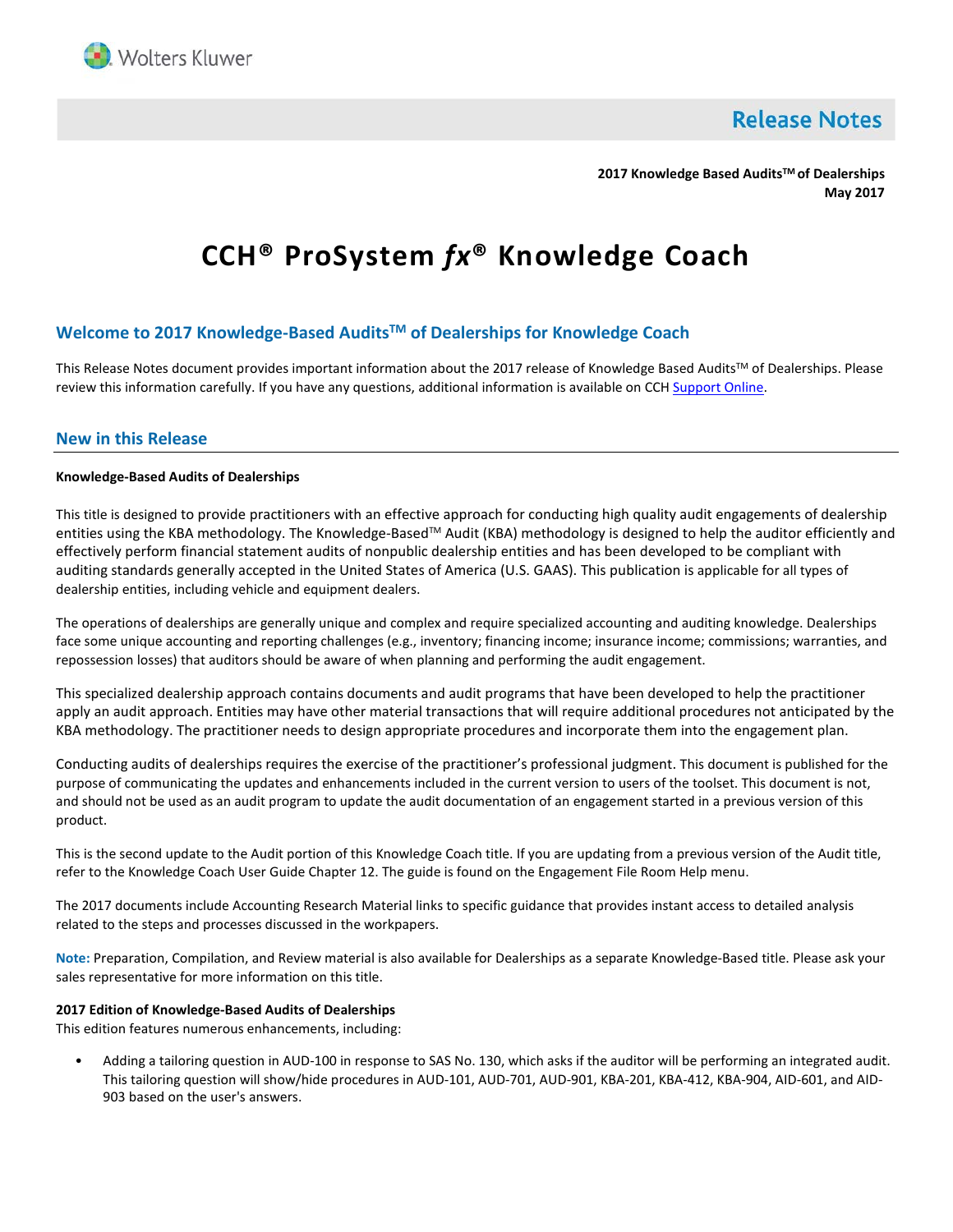- AUD-903 and AUD-904 streamlining and minimization for duplication elsewhere. Some steps in AUD-903 have been moved to KBA-501.
- Splitting AUD-802 Audit Program: Securities, Derivatives, and Hedging into AUD-802A Audit Program: Investments in Securities and AUD-802B Audit Program: Derivative Instruments and Hedging Activities.
- Splitting the Investment in Securities, Derivative Instruments, and Hedging Activities audit area from the 2016 Dealerships Audit Title into two separate audit areas: 1) Investments in Securities and 2) Derivative Instruments and Hedging Activities.
- Adding a new table to KBA-101 for users to document why the auditor isn't testing the operating effectiveness of internal controls. In AUD-100, if the auditor has indicated the intention to test the operating effectiveness of internal controls over financial reporting, this table will be hidden.
- Reorganizing KBA-105 so the user will add entries to column 1 instead of column 3 to make the flow more logical.
- Adding new columns to AID-701 which will allow the user to select whether the assertion is relevant or not. For any assertion marked as not relevant, the user will NOT need to complete the planned level of control risk. The selections made in this new column will flow to other areas of the workpaper.
- Adding a comments column to KBA-400 Scoping and Mapping Table and in KBA-502 Assertion Level Risk Table.
- Adding an option for a Not Applicable answer to question 9 of AUD-602.
- Adding a new Not Applicable option in KBA-103 column 15, "If Not a Material Weakness, Is It Important Enough to Merit Attention by Those Charged with Gov.?"
- Adding a new KCO-003 Answer Effects for the Engagement-Level Tailoring Questions Workpaper that will show all answer effects of each tailoring question in AUD-100.
- Adding many new AIDs, CORs, RPTs, and RESs as follows:
	- o AID-802B Inventory Observation Checklist: Vehicles and Equipment
	- o AID-810A Accounts Receivable Analytical Procedures: Service Parts and Body Shop
	- o COR-201A Audit Engagement Letter: Integrated Audit
	- o COR-901A Management Representation letter: ICFR
	- o COR-904A Communication to Entity with Significant Deficiencies and/or Material Weaknesses: ICFR
	- o RPT-0901A Unmodified Opinion: Single-Year Financial Statements Combined Report Expressing an Unmodified Opinion on ICFR
	- o RPT-0901B Unmodified Opinion: Single-Year Financial Statements with Reference Made to Separate Report on ICFR
	- o RPT-0902A Unmodified Opinion: Comparative Years Financial Statements Combined Report Expressing an Unmodified Opinion on ICFR
	- o RPT-0902B Unmodified Opinion: Comparative Financial Statements with Reference Made to Separate Report on ICFR
	- o RPT-0919A Unmodified Opinion on Internal Control over Financial Reporting When Making Reference to the Report of a Component Auditor
	- o RPT-0960 Unmodified Opinion: Separate Report on ICFR
	- o RPT-1004 Adverse Opinion: Separate Report on ICFR
	- o RPT-1019 Disclaimer of Opinion: Separate Report on ICFR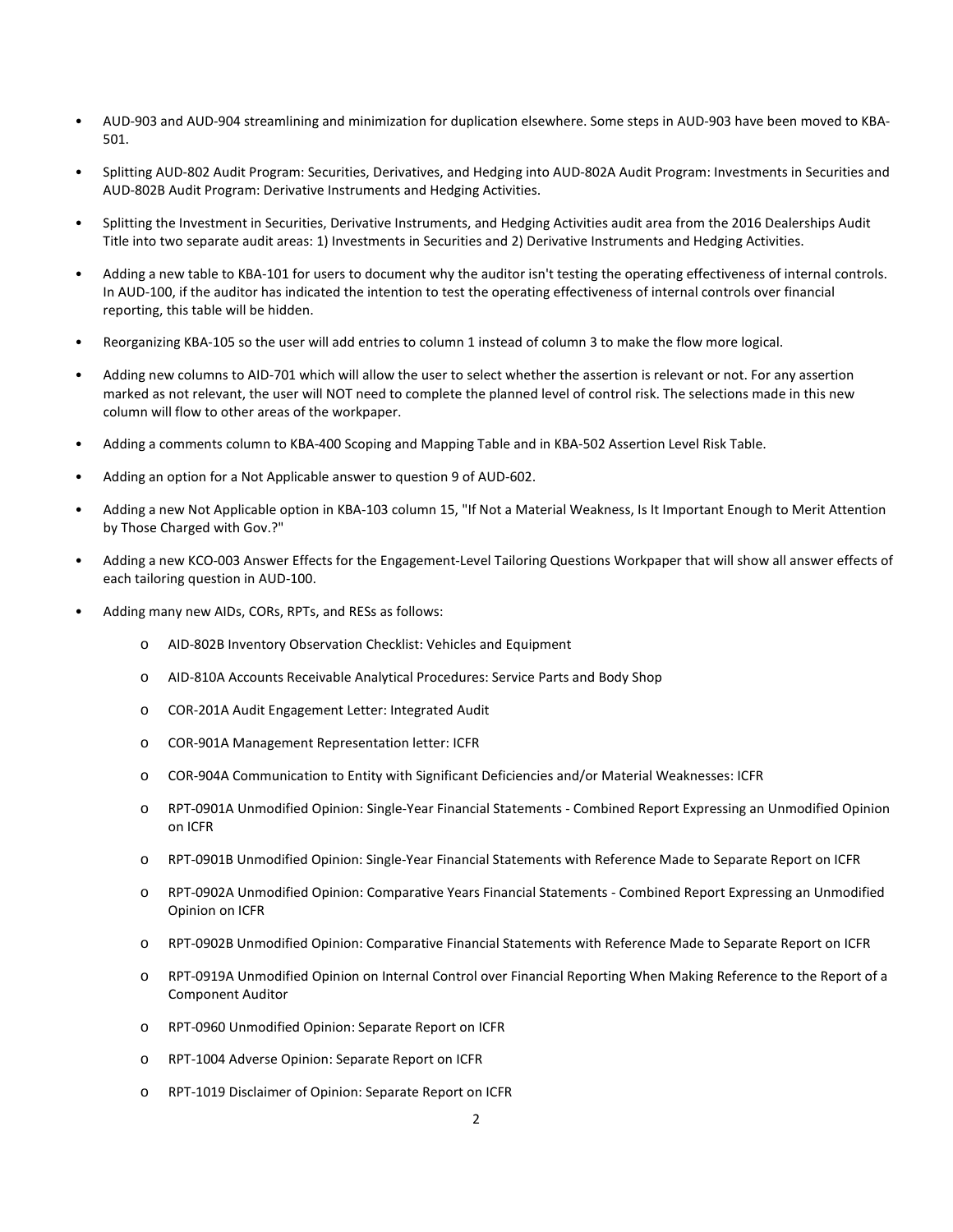- o RPT-1033 Unmodified Opinion: U.S.-Form Report on an Audit Conducted in Accordance with Both U.S. GAAS and the Standards of the PCAOB When the Audit Is Not Within the Jurisdiction of the PCAOB
- o RES-025 Special Considerations in Auditing Financial Instruments
- o RES-026 Illustrative Management's Report on Internal Control over Financial Reporting
- o RES-027 Considerations of an Audit of Internal Control over Financial Reporting That Is Integrated with the Knowledge-Based Audit of Financial Statements

[Click here](http://support.cch.com/updates/KnowledgeCoach/pdf/guides_tab/2017%20DLR%20Audit%20Title%20Overview%20for%20Knowledge%20Coach%20Users.pdf) for the 2017 Audits of Dealerships Title Overview for Knowledge Coach Users

In addition, forms and practice aids throughout have been updated to include new examples and tips and, where applicable, to take into account:

#### **New literature, standards, and developments, reflected in the following current audit and accounting guidance:**

- SAS-131, Amendment to Statement on Auditing Standards No. 122 Section 700, "Forming an Opinion and Reporting on Financial Statements" (AU-C Section 700)
- SAS-130, An Audit of Internal Control Over Financial Reporting That Is Integrated With an Audit of Financial Statements (AU-C Section 940)
- Revised AICPA Code of Professional Conduct (Code) including ET Section 1.295, Nonattest Services
- FASB Accounting Standards Codification™ as of March 31, 2017, through Accounting Standards Update No. 2017-07

#### **Important Notes:**

- Make sure to save changes to workpapers before closing the workpaper or the binder to ensure data is correctly updated.
- If your Current Editor Knowledge Coach MS® Word workpapers become read-only or crash, please do the following:
	- o Keep the binder with the affected workpapers open.
	- o Highlight the workpaper in the binder window and go to **Tools > Save Knowledge Coach Answers**.
- As of the December 2016 update to Engagement 7.5 and Knowledge Coach 2.5, you can open binders that contain Knowledge Coach workpapers when logged into the Shared File Room (SFR) mode in Engagement with the following restrictions:
	- o Knowledge Coach workpapers cannot be edited in the SFR mode.
	- o However, Knowledge Coach workpapers can be viewed as read-only, signed off on, and workpaper notes can be written on Knowledge Coach workpapers while in the SFR mode.
	- o Non-Knowledge Coach workpapers can be edited in SFR mode without restriction.

### **System Requirements**

- These titles MUST be used with CCH® ProSystem *fx* ® Engagement v7.5 or higher, Knowledge Coach v2.5, and 2016 Financial Statement Base v4 or higher. If you have not installed the Engagement v7.5 and Knowledge v2.5, ensure that you do so before using this title. If you are upgrading from Engagement v7.1 or lower please contact [Technical Support.](https://support.cch.com/contact)
- A minimum of 4GB of RAM is required for optimal performance when opening and navigating through Knowledge Coach workpapers.

## **Download Instructions**

Download the 2017 Knowledge Based Audits of Dealerships from the [Knowledge Coach Updates](http://support.cch.com/updates/KnowledgeCoach) section of the Engagement Support Website. Then select the Knowledge Coach Series and Download file link next to the 2017 Knowledge-Based Audits of Dealerships. On some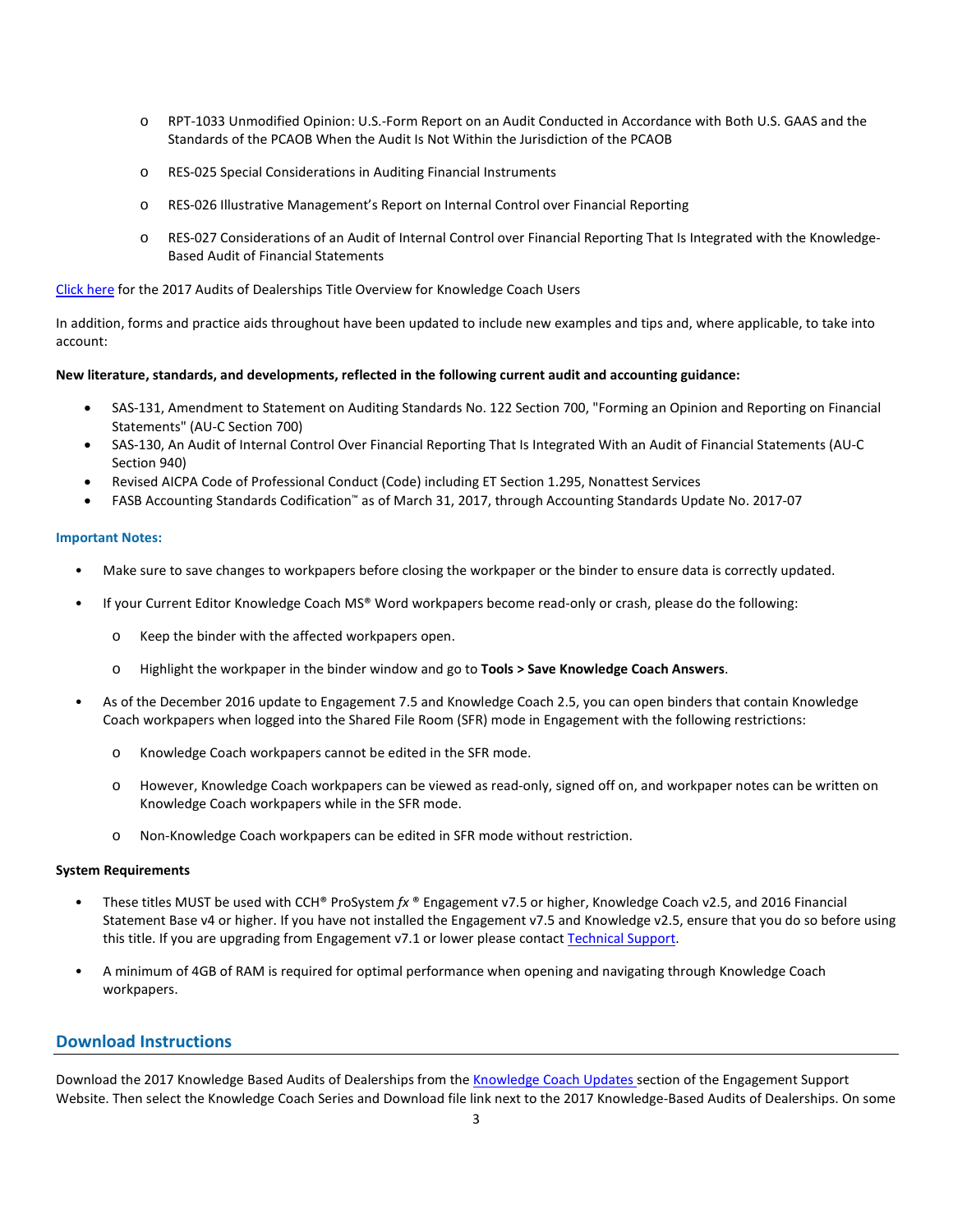occasions the content package file (.KCP) will download with the extension changed to .ZIP. If this occurs, please change the extension of the downloaded file to KCP using all capital letters.

You must install the 2016 Financial Statement Base v4 title before installing the 2017 Knowledge Based Audits of Dealerships.

The Financial Statement Base title is also available on th[e Knowledge Coach Update Website.](http://support.cch.com/updates/KnowledgeCoach)

**Important**: Engagement v7.5 or higher and Knowledge Coach v2.5 must be installed on the computer in order to install this Knowledge Coach title. For additional requirements, please review the **System Requirements** on our CCH Support website.

The Knowledge Coach Content Package (KCP) download is a proprietary file that must be installed from within Engagement. Save this KCP file to a location on your local drive, and follow the Installation Instructions included in the Release Bulletin.

## **Installation Instructions**

Once you have downloaded your Knowledge Coach title, you will need to add it to the list of titles within CCH ProSystem *fx* Engagement. The only additional system requirement is approximately 75MB of disk space to store your Knowledge Coach Program content files. Please refer to the Engagement with Knowledge Coach Release Notes for any other system requirements.

After downloading the 2017 Knowledge Based Audits of Dealerships, do the following:

- 1. Launch the Engagement Workpaper Management application so that the Local File Room is displayed. Select **Tools > Knowledge Coach Titles**.
- 2. The Knowledge Coach Titles window will be displayed.
- 3. Choose **Add Title**.
- 4. Browse to the title package file (\*.KCP) that you previously downloaded from the Knowledge Coach Support Web site.
- 5. Choose **Open**.
- 6. The system will display a progress indicator while the title package is added. You will receive a message that the title has been successfully installed once the process is complete.

To release a title:

- 1. Select one of the Knowledge Coach titles in the list that has been added but is not yet released.
- 2. Choose **Release Title**. The current date and time will be displayed in the Date released column, and the status will change to "Released."

**Note**: In the Engagement Admin module, add and assign a Knowledge Coach module and the applicable Knowledge Coach title license to staff before using the workpapers.

**Important**: Once the 2017 Knowledge-Based Audits of the Dealerships title has been added and released, they will be automatically deployed to other staff members when they login to the "Office" location, or when they synchronize a binder that contains Knowledge Coach workpapers from this title.

# **Online Permission Key**

Permission key files may be downloaded from ou[r website](https://prosystemfxsupport.tax.cchgroup.com/permkey/download.aspx) or when adding or updating the new licenses within CCH ProSystem *fx* Engagement with Knowledge Coach v7.5 and higher. After updating the license file in the Engagement Admin module, licenses need to be assigned to the staff who will use 2017 Knowledge-Based Audits of Dealerships.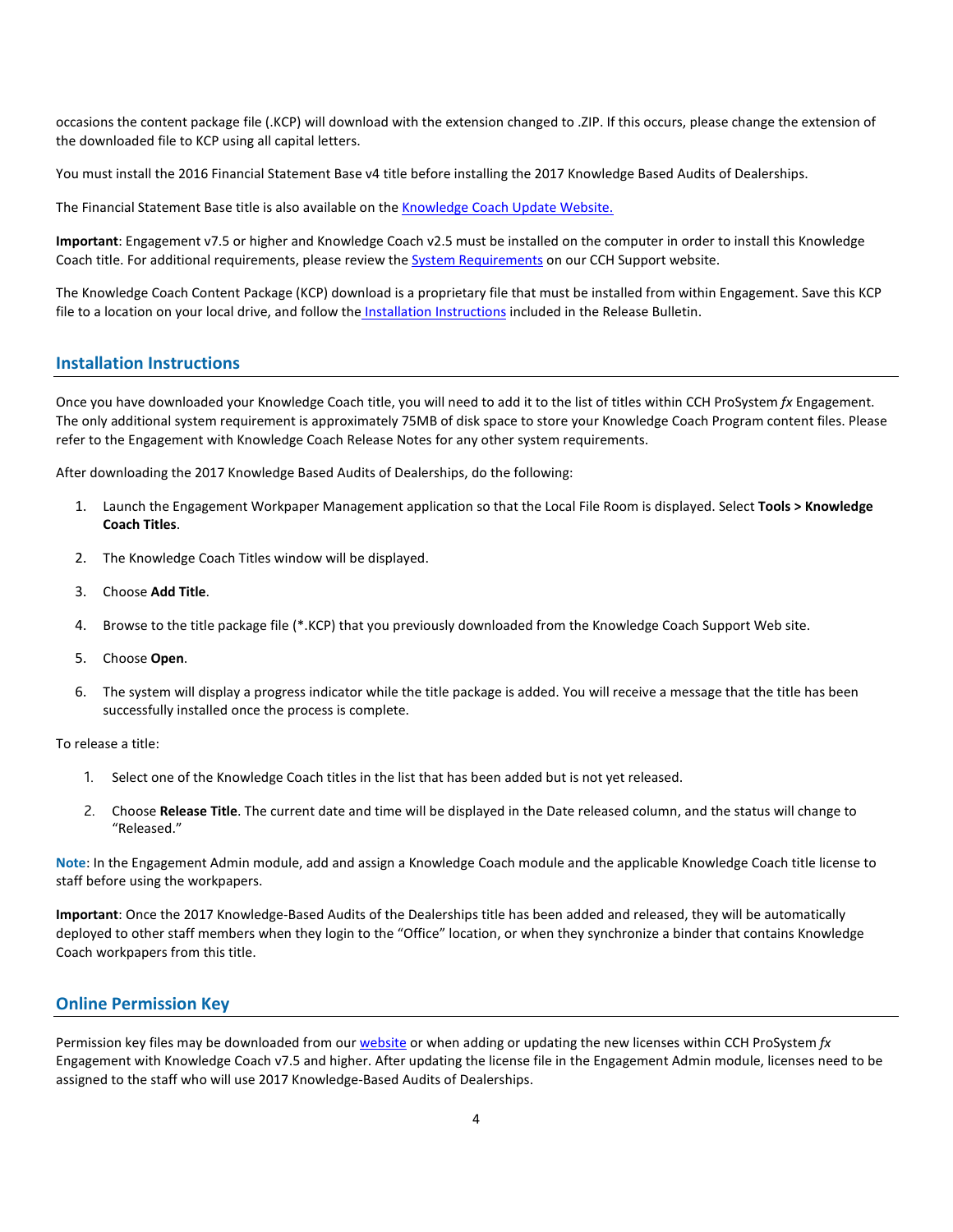If you have not already established a Single Sign-on (SSO) account with Customer Service, we urge you to do so at this time.

# CCH® Accounting Research Manager®

CCH's Accounting Research Manager ("ARM") is the most comprehensive, up-to-date and objective online database of financial reporting literature. It includes all authoritative and proposed accounting, auditing, and SEC literature, plus independent, expert-written interpretive guidance.

Available this Summer on ARM, the Knowledge-Based Audits of Dealerships Guide helps you comply with the most recent professional standards and guidance for the conduct of audits of Dealerships and to integrate the use of practice aids, tools, and other resources with its guidance. This publication supplements and complements the Knowledge-Based documents that are available in Knowledge Coach.

With Accounting Research Manager, you maximize the efficiency of your research time, while enhancing your results. Learn more about our content, our experts, and how you can request your free trial by visiting the [Accounting Research Manager website.](http://www.accountingresearchmanager.com/) You can also access the Accounting Research Manager Web site by selecting **Engagement > Binder Window > Shortcuts Bar > Guidance tab**.

## Using Your Knowledge Coach Content

To use your Knowledge Coach Workpaper Templates, do the following:

- 1. Open a binder in Engagement.
- 2. Select the workpaper tab into which you would like to insert the workpaper.
- 3. Select **New Knowledge Coach Workpaper** from the toolbar or File menu.
- 4. The *New Knowledge Coach Workpaper* dialog appears (Figure 1).
- 5. Select the **New Knowledge Coach Title** with the content you would like to use. You can only select titles you have installed. The information displayed changes to reflect the workpaper organization available for the selected title.
- 6. Select the **Knowledge Coach Workpapers** to insert into your binder and click **OK**.
- 7. In the *Selected Workpaper Properties* dialog, each workpaper name is automatically loaded into the Name field. Add a **workpaper index** in the Index field and make any Name modifications you desire. You can also modify the tab location or the roll forward settings for each workpaper.
- 8. Click **OK**. The integrated Knowledge Coach workpaper is now inserted into your engagement binder.

**Note:** For more information on how to use Knowledge Coach workpapers in your binder, see the Knowledge Coach User Guide.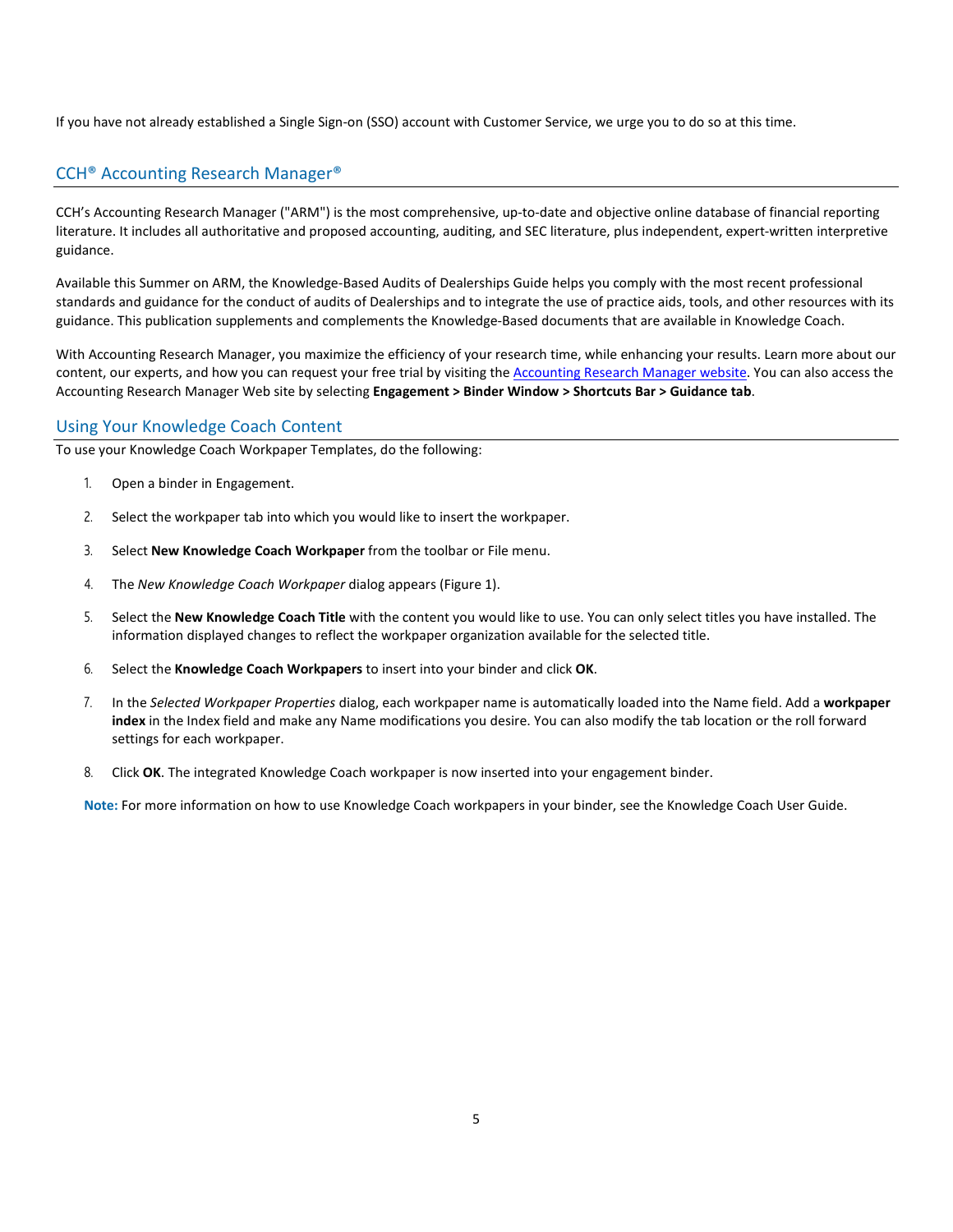New Knowledge Coach Workpaper

| Industry title selection                                                                                                                                            | Workpaper selection                                                                                                                                                                                                                                                                                                                                                                                                                                                                                              |                                                                                                              |
|---------------------------------------------------------------------------------------------------------------------------------------------------------------------|------------------------------------------------------------------------------------------------------------------------------------------------------------------------------------------------------------------------------------------------------------------------------------------------------------------------------------------------------------------------------------------------------------------------------------------------------------------------------------------------------------------|--------------------------------------------------------------------------------------------------------------|
| 1Q<br>$\leftarrow$                                                                                                                                                  | Add independent workpapers without foundation workpapers                                                                                                                                                                                                                                                                                                                                                                                                                                                         | -6<br>+9                                                                                                     |
| 2017 KBA Dealerships Audits<br>2017 KBA Dealerships Compilations<br>2017 KBA Dealerships Preparations<br>2017 KBA Dealerships Reviews<br>$\,$ $\,$<br>$\rightarrow$ | 000-Resources<br>⊞ை∟<br>∔ō<br>100-The Communications Hub<br>Ė⊦⊑<br>200-Pre-Engagement Procedures<br>300-Risk Assessment-Understanding the Entity & Environment<br>画「<br>面近<br>400-Risk Assessment-Design of Internal Controls<br>画「<br>500-Assessing Risk of Material Misstatement<br>面。<br>600-Audit Procedures-Response to Assessed Risks<br>面示<br>700-Audit Procedures-Tests of Internal Controls<br>面一<br>800-Audit Procedures-Substantive Tests<br>面切口<br>900-Evaluating, Concluding & Reporting Procedures | Details of selected workpaper<br>Highlight a workpaper or select<br>a workpaper check box to see<br>details. |
|                                                                                                                                                                     | <b>OK</b>                                                                                                                                                                                                                                                                                                                                                                                                                                                                                                        | Help<br>Cancel                                                                                               |



## **Additional Information on Knowledge Coach and the KBA Methodology**

#### **Knowledge-Based Audit (KBA) Methodology**

Allows the results of one set of procedures to become the input for the next. The key components of the KBA methodology include:

- An Overview that guides auditors through the methodology;
- Knowledge-Based Audit documents, integral to the risk assessment and overall audit processes, which contain steps and procedures required by U.S. GAAS;
- Customizable Audit Programs that take auditors through related steps and procedures;
- Practice Aids to help auditors complete steps or processes outlined in the Knowledge-Based Audit documents and Audit Programs;
- Auditor's Reports that provide a variety of sample auditor's opinions on audited financial statements; and
- Correspondence documents that provide sample letters to be used to comply with U.S. GAAS requirements and in many other common situations.
- The AICPA's Auditing Standards Board's (ASB) Risk Assessment Standards The practice aids and tools in the 2017 Knowledge-Based Audits of Dealerships are designed around the AICPA's risk assessment and clarified standards to assist auditors of dealerships by:

×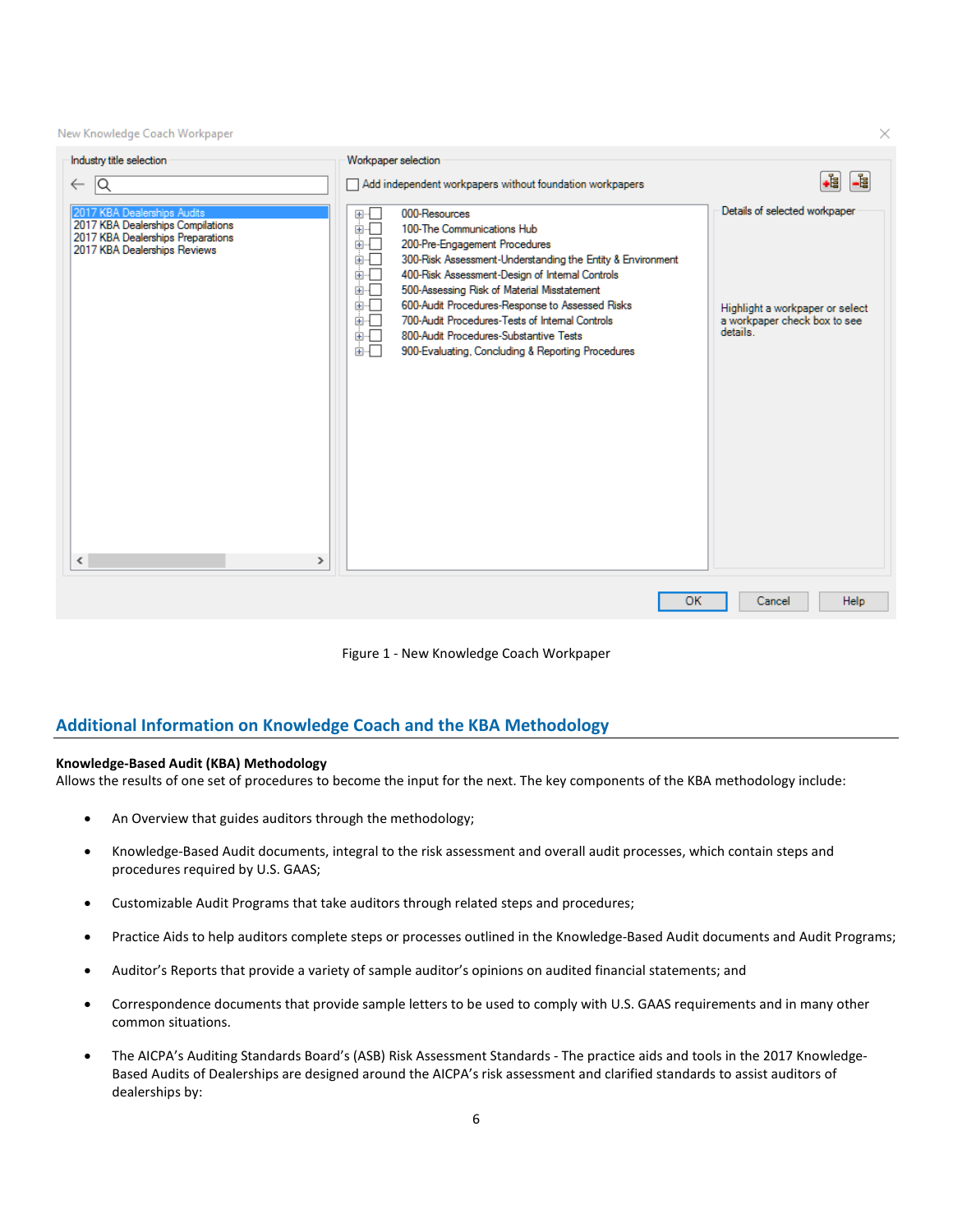- Facilitating compliance with GAAS;
- Encouraging more effective audits through tailored audit programs and comprehensive practice aids;
- Helping auditors to focus on and respond to identified audit risks; and
- Enhancing audit documentation.

## **CCH® ProSystem** *fx***® Knowledge Coach**

Knowledge Coach functionality allows auditors to use the Knowledge-Based-Audit methodology more efficiently by eliminating the need for duplicate entry of the same information, tailoring audit documentation to each particular engagement, and documenting the link between risks identified and procedures performed. AUD-100 Tailoring Question is a document in Knowledge Coach that presents engagement-level questions designed to aid in tailoring the engagement documentation to fit each client. Completing the questions helps the auditor avoid duplication and unnecessary workpapers.

**Note:** Before you begin your audit, please review the guidance in AUD-101 Overall Audit Program. This workpaper is intended to be your road map through a Knowledge-Based Audit methodology. You should start your audit with AUD-100 Tailoring Question Workpaper and AUD-101 Overall Audit Program.

## • **Risks**

Can be captured via the Risk Summary task pane from any Knowledge Coach workpaper by the current editor of KBA-502 Summary of Risk Assessments. This allows the user to continuously assess risks during the engagement. Several workpapers prompt the consideration of the presence of risks, but the Risk Summary task pane must be used to document those risks. All documented risks flow to the Risk Summary. To ensure risks show in findings tables, make sure to check the "workpaper identified in" field of the Risk pane.

## • **Information Flow**

Helps cut down on the time spent duplicating information across forms. In addition, the flow of consistent information ensures that information and updates to information are not missed between workpapers. Drill-down functionality helps the user navigate quickly to the source of the information, aiding in the review of the audit file.

## • **Diagnostics**

Help keep track of unresolved issues like unanswered questions, incomplete risks, program steps not linked to risks or relevant assertions, missing workpaper, and more.

# • **Links to Accounting Research Manager (ARM**)

If you subscribe to an ARM library that includes audit content, you can link directly to source material from Resources within Knowledge Coach workpapers. These links have been updated to reference to the accounting standards under the FASB Accounting Standards Codifications and the auditing standards issued by the AICPA. Also, if you subscribe to the Knowledge-Based Audits of Dealerships Guide on ARM, you can take advantage of links to the audit guide material from within the Knowledge Coach documents.

# • **Interpretive Guidance**

It is integrated into each Knowledge Coach template through the Tips view of each new task pane. Informational features include Practice Points, Examples, Optional Workpapers, and Resources to help auditors work more effectively and efficiently. You can also navigate from Resources within a document or the tip pane directly to CCH's Accounting Research Manager and industry audit guides by simply clicking on the Reference.

| Download Description: | 2017 Knowledge-Based Audits of Dealerships (5/18/2017)                                   |
|-----------------------|------------------------------------------------------------------------------------------|
| Version:              | Engagement v7.5 with Knowledge Coach v2.5 or higher and 2016 Financial Statement Base v4 |
| Release Date:         | May 2017                                                                                 |